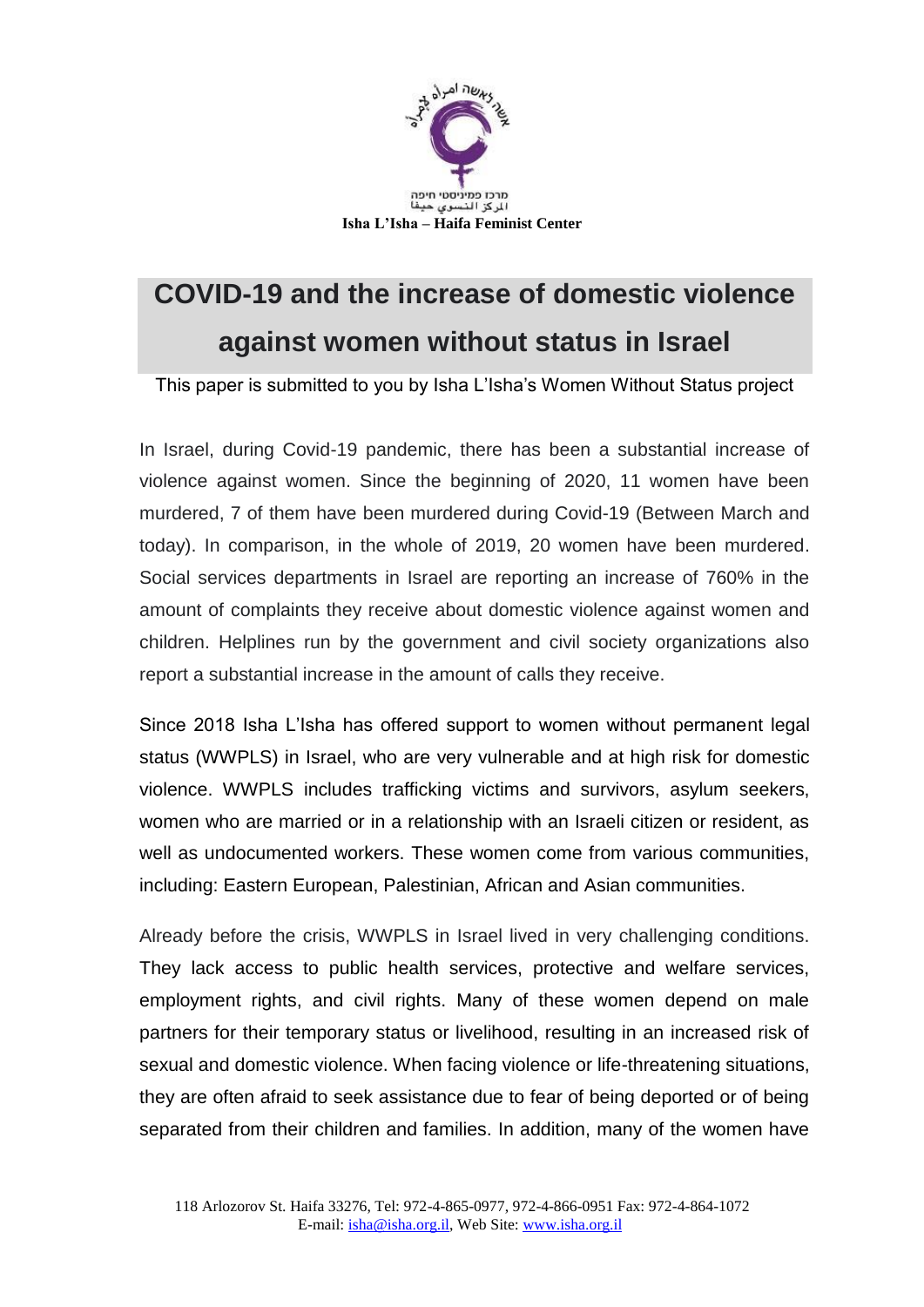

language barriers that make it difficult to deal with bureaucratic processes and seek help.

According to Israeli law and regulations, the legal status of foreign women that are spouses to Israeli citizens, is dependent on the continuity of the relationship, for a duration of 4-7 years. Afterwards they are supposed to be given permanent independent status. In any case the relationship stops before the woman gets permanent status, the woman will lose her legal temporary status, lose her rights and get a deportation order, even if she has Israeli children. Also, it is important to note that Palestinian women are dependent on the continuity of the relationship endlessly, without the option of ever getting independent status.

In addition, many WWPLS are dependent on men for financial reasons. Many of the women are single mothers that are not entitled to social benefits or support from the government such as state allowances or unemployment fees. They work in low-income jobs and informal employment, including: housekeeping, cleaning staff, care workers, informal employees, etc.

In case of domestic violence, the woman has the option of filing a request for independent status. This is a long and painful process that takes years and the chances of getting an independent status are slim and are still dependent on the Israeli man's will to have a relationship with the mutual children. Even women who receive a positive response to this request (which is a small percentage of women) do not get permanent status. Also, they are not guaranteed social benefits and might even get the status of a tourist for years. They are left in a permanent state of temporary status at best.

Under the current crisis of the Covid-19 pandemic, the situation has significantly deteriorated for WWPLS, who were already an extremely vulnerable group.

These women are the first ones to lose their jobs during the crisis. Their income was dismal before the crisis and they do not have any kind of savings to bridge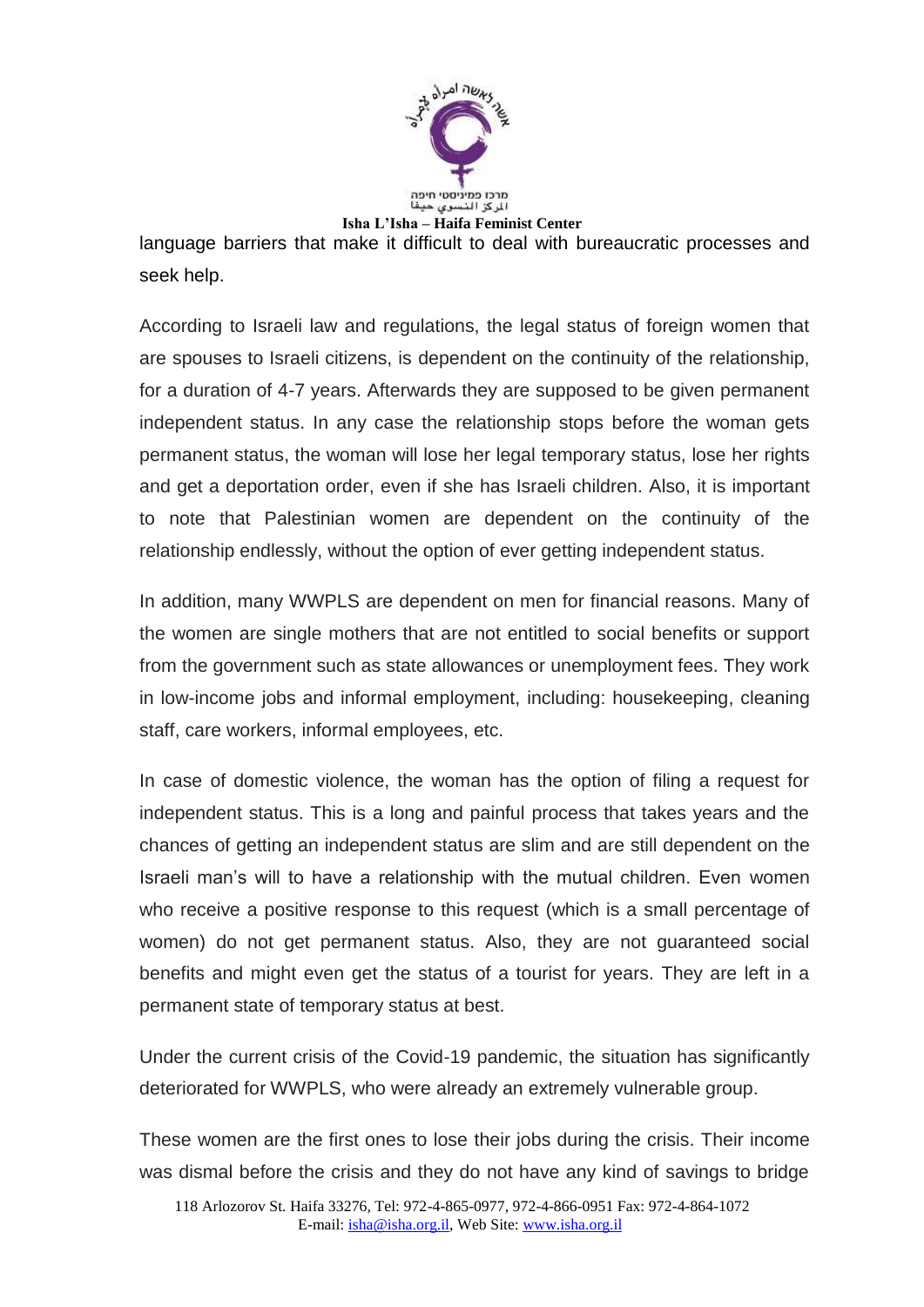

## **Isha L'Isha – Haifa Feminist Center**

the current situation or to leave their abusive spouse and support themselves and their children. Many families are already on the brink of severe poverty. Also, with losing their jobs, the women lose their health insurance and have trouble meeting the payments for their children's health insurance. Unfortunately, abusive men understand the women's vulnerability and use it against them, threatening the women that if they will tell the authorities about the violence they experience, they will be deported and separated from their children.

The women that find the strength to report the violence have a very hard time accessing the services available for civilians in this situation. The helplines are not as accessible as they are for citizens, specifically government lines, which are not accessible in all languages. The women, more often than not, are not fluent in the Hebrew language, nor are they exposed to advertisement about those lines, specifically in their native tongue. Also, they are afraid to seek government assistance, whether through the helplines, police or courts due to lack of awareness of their rights, which are not made accessible enough in different languages and due to lack of trust in law enforcement and governmental agencies and fear of deportation. They are also afraid of asking for some benefits, such as food baskets, because they are worried that their data will be misused for other purposes. Some have also had experienced traumatic interactions with Israeli immigration authorities, police, or governmental institutions.

The shelters for battered women were open during Covid-19 but were running at full capacity. Some of the women who did not have a permanent status in Israel, such as asylum seekers, were under the threat of having to leave the shelter's transition apartment because of lack of vacancy. There were some alternative initiatives through civil society organizations, such as an emergency shelter specific for the purpose of quarantine pre-entering the other shelters and a civil initiative that enabled women to get shelter in vacant apartments. Unfortunately, even the shelters provide only temporary protection for WWPLS. As mentioned,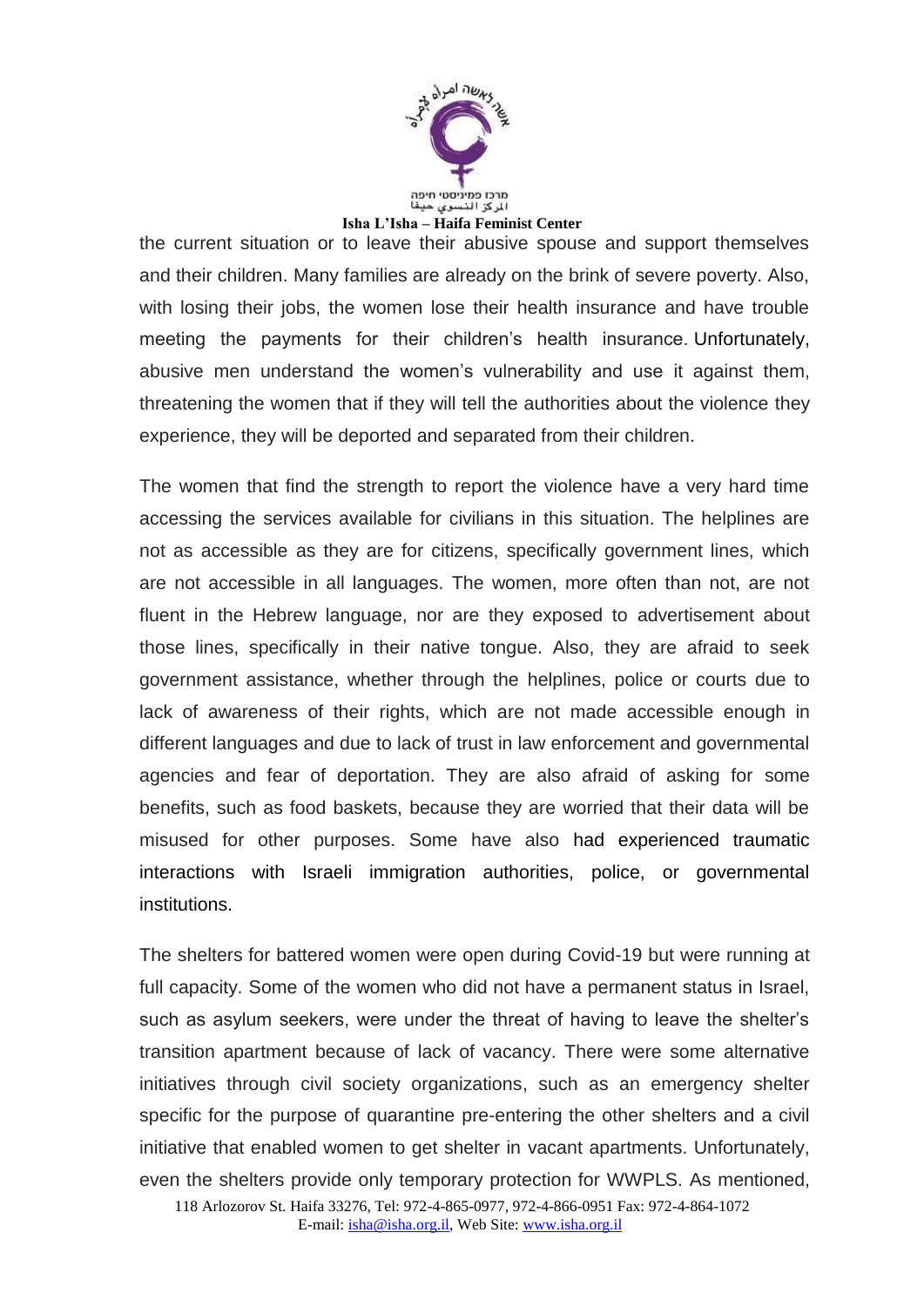

their chances of getting independent status and rights from the state are slim and take years to access, making the shelter's rehabilitation process not efficient for them as it's pendant on too many unstable variables.

At all times, women without permanent legal status are at great risk of exploitation, violence and abuse. The current crisis has magnified already existing inequalities and injustices, and has put these women in a horrible and impossible situation.

### Isha L'Isha – Haifa feminist center

Isha L'Isha – Haifa feminist center, established in 1983, is the oldest grassroots feminist organization in Israel and one of the leading voices of women's rights in the country. The center is based in Haifa, however, many of our projects focus on implementing system-wide solutions to problems faced by women. As a result, Isha L'Isha has a national influence, reaching target audiences throughout the country. Isha L'Isha's mission is to advance the status and rights of women and girls and to promote peace, security and socio-economic justice from a feminist perspective through education, research, dissemination of knowledge and public events.

#### The Women Without Status project

The Women Without Status Project assists women with temporary or no legal status and advocates to change laws and promote policies that advance their rights and well-being.

The women we support include trafficking victims and survivors, asylum seekers, women who are married or in a relationship with an Israeli citizen or resident, as